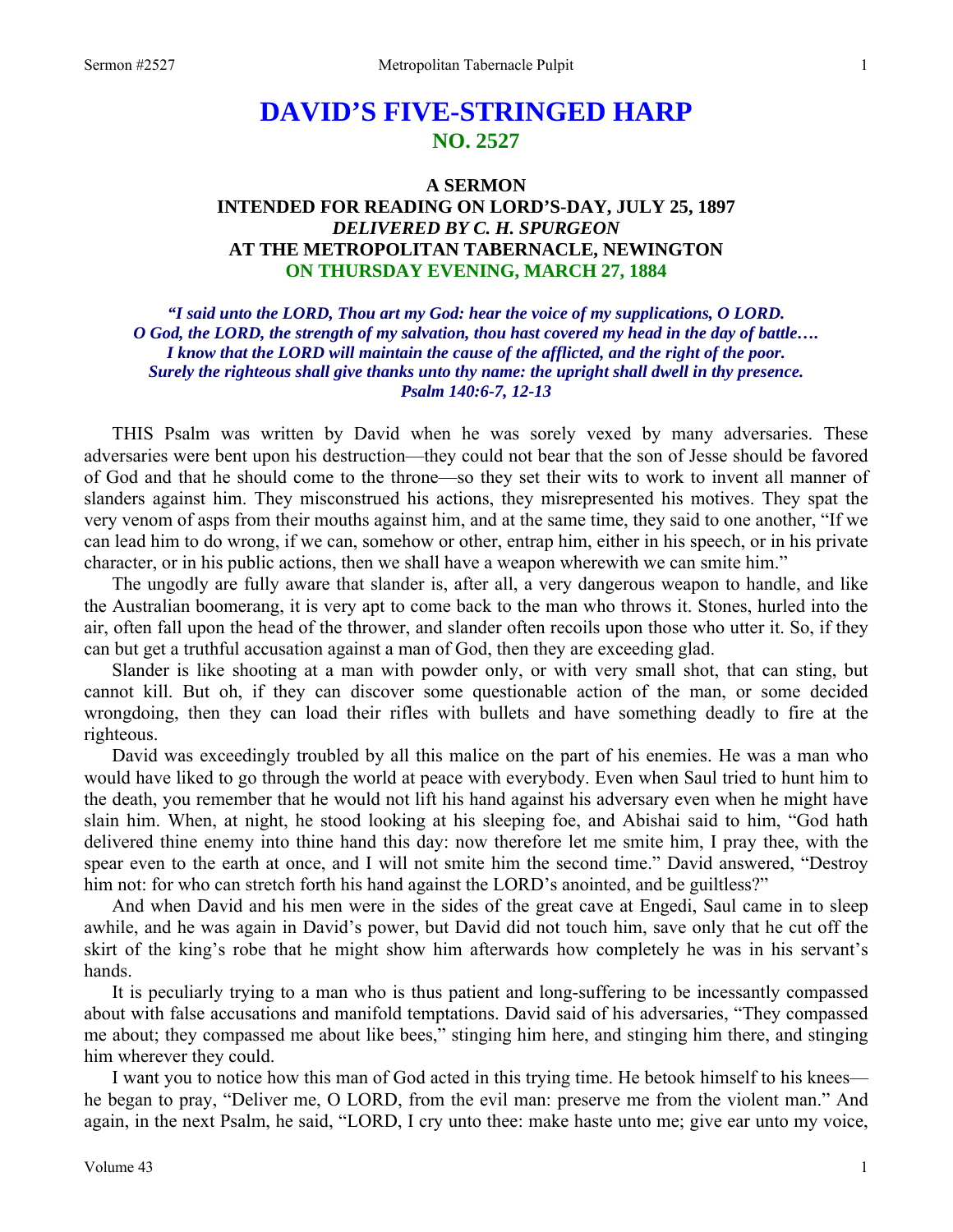when I cry unto thee." He found his remedy for all the stings of falsehood in drawing near to the living God. He was a wise man thus to bathe his wounds in that bath which alone could take the venom out of them, by a prayerfully drawing nigh to the Most High, and he mingled great faith with his prayer.

When trying to expound this Psalm, I was much struck with the positive way in which David speaks all through it. Notice that sixth verse, "I said unto the LORD, Thou art my God." That is a grand way to talk. And then, further on, in the twelfth verse, "I know that the LORD will maintain the cause of the afflicted." He has no question about the matter, no hesitation. He does not say, "I hope He will," but, "I know He will, I am confident of it." And that makes him say, in the last verse, "Surely"—he felt so certain about it that he could say, "Surely the righteous shall give thanks unto thy name."

It is a blessed thing when faith rises as tribulations increase. A little faith may do for a skirmish with the enemy, but you want the full assurance of faith for a pitched battle. When the waters are up to the ankles, a little faith may enable you to stand. But when you get to "waters to swim in," then you need, in childlike confidence, to cast yourself entirely upon the stream of divine love, or else, assuredly, you will sink. May God be pleased to increase the faith of all of us who believe in Jesus.

If we are tempted and tried very sorely, may the great High Priest, whom we cannot see, but who always sees us and foresees every danger to which we are exposed, pray for us till He can say to each one of us, as He did to Peter, "Satan hath desired to have you, that he may sift you as wheat: but I have prayed for thee, that thy faith fail not." For, if faith keeps her proper place and prayer does her duty, there will be a way for the child of God to escape from every trial.

There are five things in my text to which I especially want to draw the attention of any who are in sore trouble, and particularly those who are in trouble from enemies who are seeking to ruin them. That which occupied and satisfied David's mind may wisely occupy and satisfy ours when we are in a similar condition to his. Flowers from which this bee has sucked some honey are the kind of flowers for us to alight upon, with the expectation that in them we shall find honey, too.

The first thing I see here is, *possession asserted.* "I said unto the LORD, Thou art my God." The second is, *a petition presented.* "Hear the voice of my supplications, O LORD." The third is, *preservation experienced.* "O God the LORD, the strength of my salvation, thou hast covered my head in the day of battle." The fourth is, *protection expected.* "I know that the LORD will maintain the cause of the afflicted, and the right of the poor." The last is, *praise predicted.* "Surely the righteous shall give thanks unto thy name: the upright shall dwell in thy presence." I can only speak very briefly upon each head.

**I.** The first is very precious. I pray that every child of God may realize and experience it. It is POSSESSION ASSERTED. "I said unto the LORD, Thou art my God."

What was *the possession?* It was the Lord Himself. "I said unto the LORD, Thou art my God." The word "LORD" here means JEHOVAH. You see that it is in capital letters and wherever our translators print the word "LORD" thus, they mean JEHOVAH. "I said unto JEHOVAH, the only living and true God, Thou art my God."

This is a wonderful speech for David to make, "'Thou art my God,' in opposition to the gods of the heathen. They may worship Baal and Ashtaroth, but 'Thou art my God.' I count other gods to be idols, the works of men's hands, and I despise them. All other confidences, all other grounds of trust are to me but as broken cisterns that can hold no water. 'I said unto JEHOVAH, the only living God, Thou art my God,' in opposition to every other who is called God."

"'I said unto JEHOVAH, Thou art *my* God.' I have taken You unto myself as much as if no other man ever trusted You. I feel that I could stand alone and acknowledge You to be the God of the whole earth. I said to my heart, 'All that God is, is henceforth mine.' He has given Himself to me in the covenant wherein He said, 'I will be their God.' And He is as much mine as if He belonged to nobody else. Yea, as fully, as completely, and as entirely mine, if I am a believer in Him, as if I were His only child, His only chosen, His only redeemed one."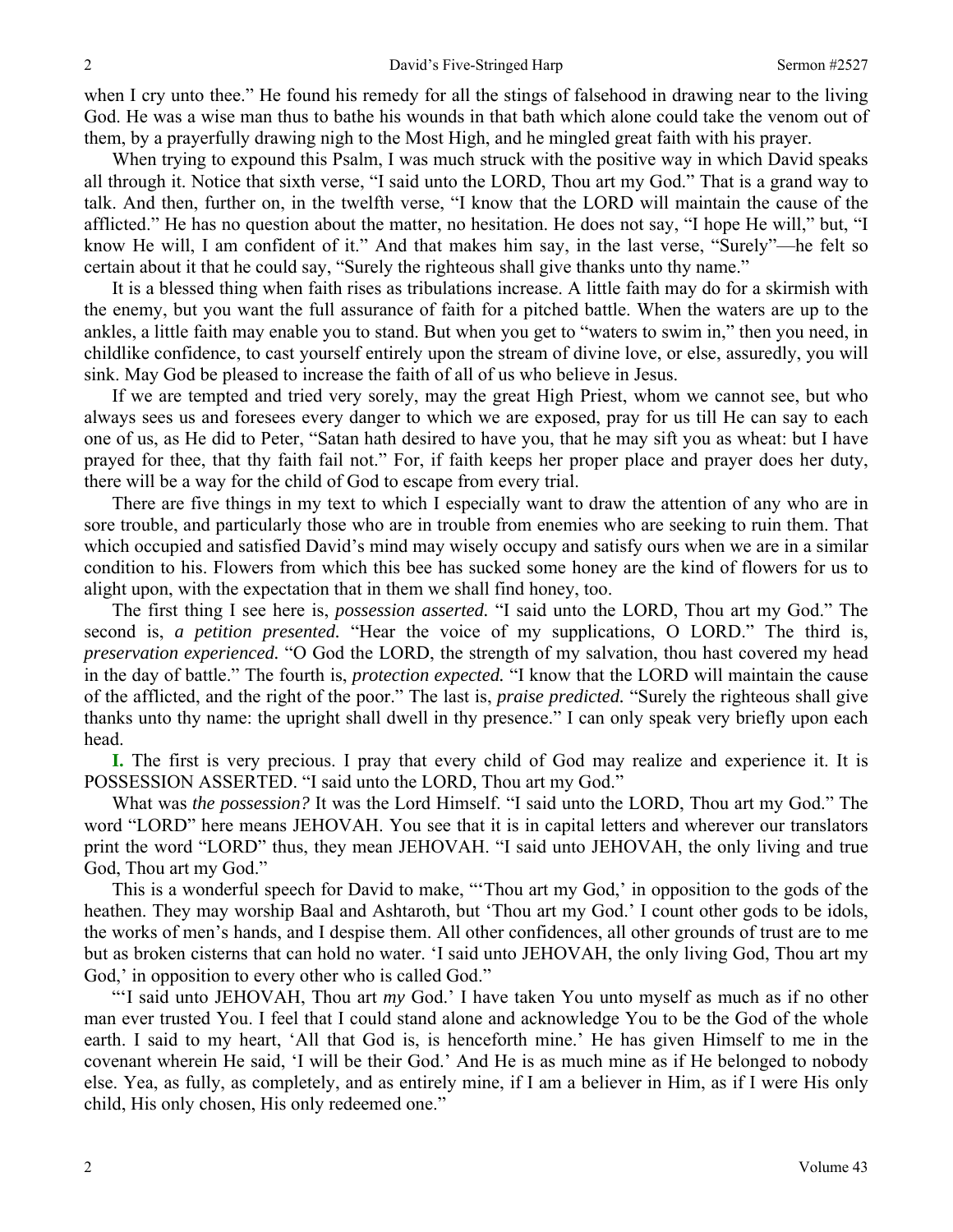Oh, but this is a wonderful thing, to put the lines of possession round the Infinite, to lay the grasp of faith upon the Incomprehensible, and to say, "JEHOVAH, Thou art my God". Your possessions, dear friends, are very large. "How say you so?" asks one—"my garments are wearing out and I am sure I do not know how I shall ever renew them. My cupboard is very bare and my wallet is empty."

My dear brother in Christ, you are a very rich man after all, for all these treasures that may be eaten up with moth, or cankered and corrupted, what are they? But if God is your God, all things are yours, for all things are in God and the God who has given Himself to us cannot deny us anything. Nay, He has already by that very act given everything to us. So I pray that every child of God may know that he has this possession and be able to say without any hesitancy, "O JEHOVAH, Thou art my God."

Observe in the text, not only mention made of the possession, but of *the claim to it.* "I said unto JEHOVAH, Thou art my God." David exhibited his title deeds. He did not say to himself, "That possession is mine, but I will leave it unrecognized and unclaimed," but he declared his right to it, "I said unto JEHOVAH, Thou art my God."

Oh, if the children of God would sometimes be silent instead of speaking, they would be wise. But if, on the other hand, they would sometimes speak instead of remaining silent, they might be equally wise. Have *you,* dear friend, ever *said* to the Lord, "Thou art my God." Have you said it? "Well, I have hoped it," says one. Oh, but I want you to get much beyond that, till, with full assurance, helped by the Holy Spirit, you can say, "It is so. My faith has grasped my God and I have dared to say it, say it at the mercy seat, say it when I stood at the foot of the cross, and I expect to say it, before long, when I stand before JEHOVAH's throne above, 'Thou art my God.' I put in my claim. I dare not do otherwise. I could not let You go without claiming You as my own. O Lord, You have been my dwelling place in all generations. I have said unto You, Thou art my God."

Notice also where this claim was made, in whose presence, and who was *the attesting Witness* to it, "I said unto JEHOVAH, Thou art my God." It is a very easy thing to say to the minister, "The Lord is my God," or to say it to some Christian friend by way of profession. But it may not be true. It is a very solemn thing to be able to say *to* JEHOVAH, "Thou art my God."

True believers have dialogs with their God. They are accustomed to speak with the Most High. They may say some good things to men, but they say their best things to God, "I said unto JEHOVAH, Thou art my God." Can you stand, at this moment, in the dreadful presence of the Eternal? Can you realize to yourself that He sees and hears you, that He is all around you, that He is in you? Can you think of His infinite holiness and His inflexible justice and yet say to Him, "Thou art my God; Thou art a consuming fire, but thou art my God"?

Even our God, the God of those who believe, is a consuming fire, yet we call Him ours. It is a grand thing, in time of trouble, in time of slander, in time of temptation, if you can just turn your back on it all and say, "I look to God, and I say, 'O JEHOVAH, Thou art my God. I say it even in thy presence.'" If you can truly say this, it will spread over your spirit a delightful calm. It will encase you as in an armor of proof. It will make your bleeding wounds to be stanched and your broken heart to rejoice, if you can say it.

And, once more, it seems to me to be a grand point in this text to note *the occasion chosen* by David to say, "Thou art my God." It was in the time of his trouble that he repeated to himself the fact that he had made this declaration. "'I said unto JEHOVAH, Thou art my God.' Men said that I had a devil, but I said, 'Thou art my God.' They said I was a castaway, but I said, 'Thou art my God.' They said I was without a friend, but I said unto JEHOVAH, 'Thou art my God.' They said of me everything they could think of that was bad, and they would have said worse things if they could have thought of them. And after they had done their worst and said all they could say, I said unto JEHOVAH, 'Thou art my God.'"

I cannot say that I care much for a conversation which consists all of, "he said and I said," and "says he, and says I," and so on. But for once it is good for a man to tell us what he said. Sometimes, in the court, a judge stops a witness and says, "I do not want to know what you said, and what the other man said. I want to know what you saw." But in this case, we do not wish to stop the good man. We wish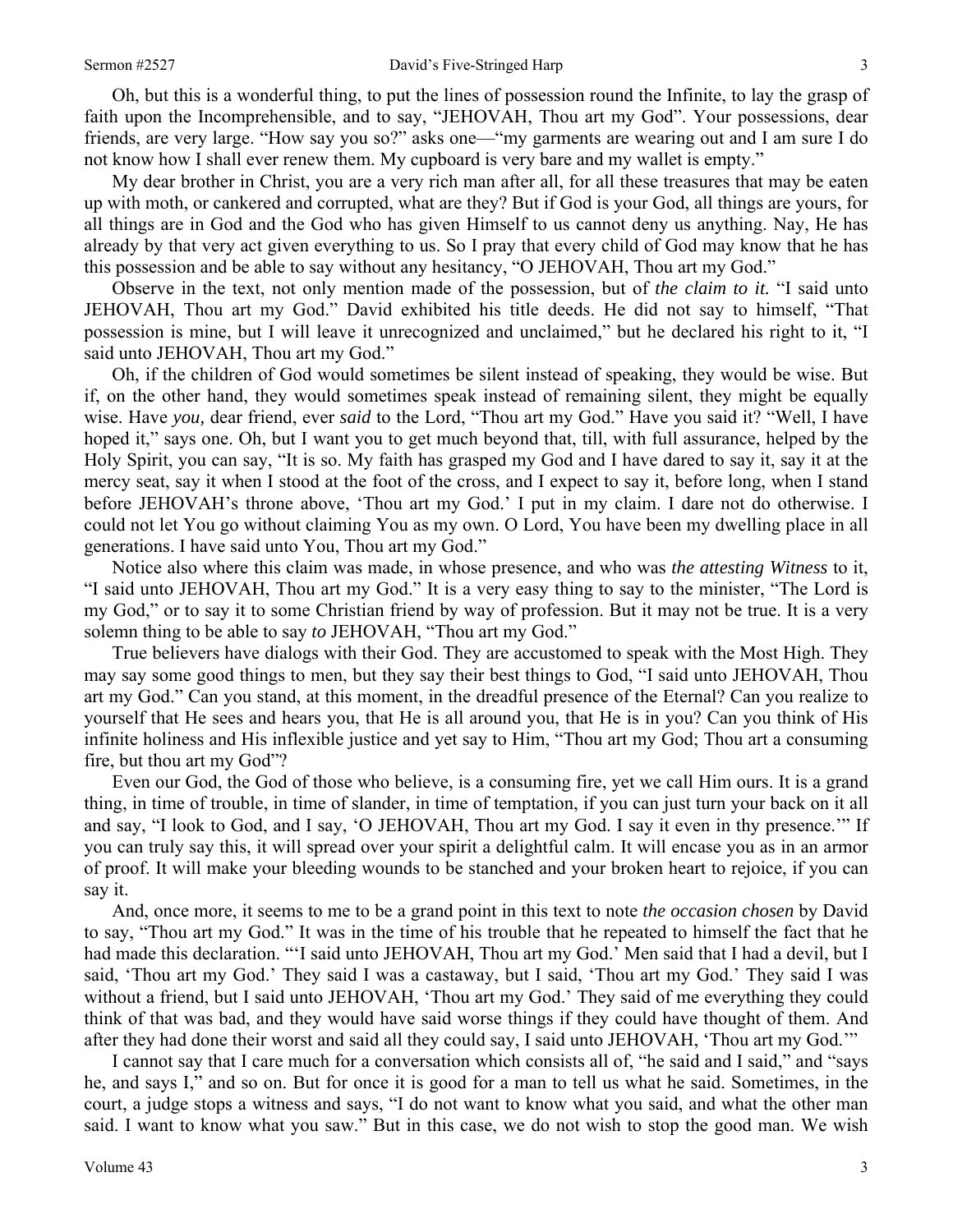him to go on and tell us more of what he said when he was in the very midst of his trouble. "'I said unto JEHOVAH, Thou art my God,' and my enemies may say what they like after that. Now, open your mouths, let your venom come forth—you who are like adders and asps, sting as sharply as you may, you can do me no harm, for, 'I said unto JEHOVAH, Thou art my God.'"

That is the first thing I see in the text—possession asserted.

**II.** The next thing I see is, A PETITION PRESENTED.

It ran in this fashion—"Hear the voice of my supplications, O LORD," from which I gather that *his prayers were frequent.* He puts the word in the plural. "Hear the voice of my *supplications."* He did not, in those days of trouble, pray once, and have done with praying, but he prayed again, and again, and again, and again, and again, and again. When you have double trouble, take care that you have double prayer. When men speak worst against you, then speak most with your God. Multiply your supplications as God multiplies your tribulations. "Hear the voice of my supplications, O LORD." Importunate prayers will prevail.

Next, I gather that *David's prayers were full of meaning.* "Hear the *voice* of my supplications." There are some people's prayers that are dumb prayers. They offer just so many words and yet there is no voice in them. It is a grand thing to have a voiceful prayer. We cannot always tell what is the "voice" of a man's prayer, especially when that prayer is full of moans, and tears, and sobs, and sighs, but God hears a peculiar "voice" in every true supplication.

If there were a houseful of children and they were all to cry, yet a mother would distinguish her baby's supplication from all the other cries. And when she went to the child, she would find out what the little one wanted. You and I would not know, perhaps, but she does. "Poor darling!" she says, and she puts herself into such sympathy and union with her baby that she soon discovers the child's meaning. What the baby cannot express, the mother can hear and discern.

And when you cannot pray as you would, God can hear the voice of your supplications just as if you had said what you wanted to say. He takes the meaning out of our hearts, for our thoughts are like words to God. Remember that to speak into a man's ear, you must make a sound, else he cannot distinguish your voice, but in God's ear there need be no sound whatever, for He can hear the voice of your tears, the voice of your silent supplication.

### *"To Him there's music in a groan, And beauty in a tear."*

Is it not a blessed thing that God understands the meaning of our prayers? "Hear the voice of my supplications."

We also learn that David's prayers were *meant for God.* "I said unto JEHOVAH, Thou art my God. Hear the voice of my supplications, *O JEHOVAH."* Some men's prayers are meant for themselves—just to quiet their consciences. Other men's prayers are meant for their friends, that they may see what pious people they are. But the true suppliant's prayer is meant for God. When he addresses the envelope that contains his supplications, he addresses it to the God of heaven, for the prayer is meant for Him.

And once more, David's prayers were of such a kind that *he could not rest unless he had the Lord's attention.* This was his great cry, "Hear the voice of my supplications, O JEHOVAH." He could not bear to hear his own voice, unless God heard that voice. I urge every troubled child of God to go straight to his own God and cry unto Him.

You thought of going down the street and calling on Mrs. So-and-So, and telling her your sorrow. Yes, very well, you may do so if you like, but it is a shorter road to go to God with your trouble. Straightforward makes the best runner and there is no door that has such an inviting knocker, and that opens so easily, as the door of God. Go to the Lord with your trouble, ask Him to hear you, for assuredly He will.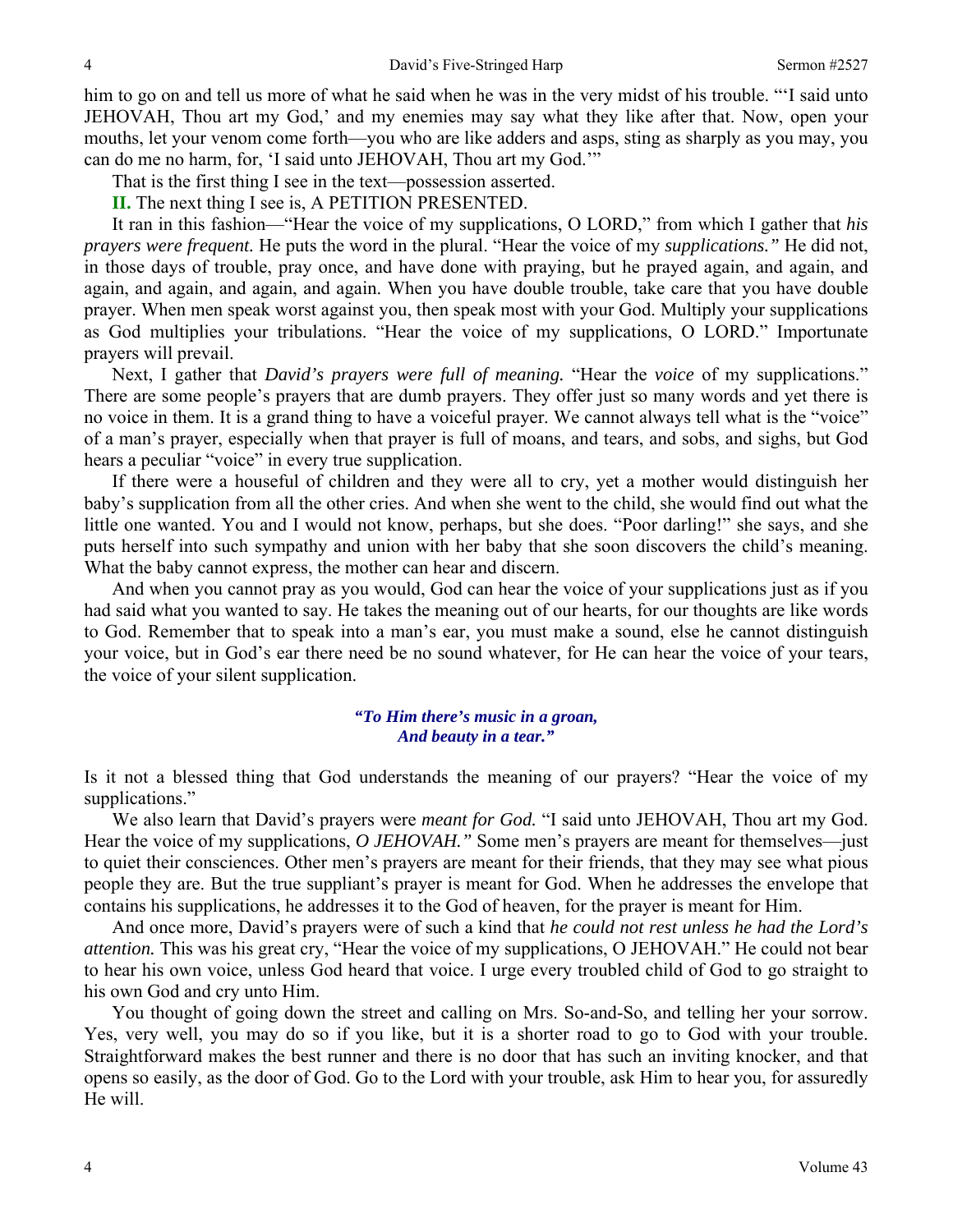So much, then, on that second point. We have spoken of possession asserted and a petition presented.

**III.** Now, very briefly, David, to encourage himself, mentions PRESERVATION EXPERIENCED.

"O God, the LORD, the strength of my salvation, thou hast covered my head in the day of battle." As much as to say, "You have done this for me before, will You not do the same again? As You have begun with me, do not leave off with me till You have taken me to the country where there are no more battles, and where my head shall be covered with a crown of glory, and need not be covered with a helmet to ward off the enemy's sword."

You remember that when David went out to meet Goliath, two warriors came towards him, for Goliath came out with his armor-bearer—"the man that bore the shield went before him." Poor little David! He had no armor-bearer, had he? Saul had offered him armor that he might wear in the fight, but it did not fit him. He had never tried and proved such a protection as that, so he laid it aside. But was David without armor? No.

The Hebrew of our text runs, "Thou hast covered my head in the day of armor." That is to say, *God had been David's Armor-Bearer.* The Lord had borne a shield before him. Instead of the harness in which warriors put their confidence, God had covered David with a coat of mail through which no sword of the enemy could possibly cut its way.

Has it not been so with us in days past? Have we not had our heads covered when God held His shield above us? Have we not been guarded from all hurt by the providence and by the grace of the Most High? I know it is so. Well, then, the God who delivered us out of the jaws of the lion and the paw of the bear will deliver us from the uncircumcised Philistine. And the God that in our youth taught our hands to war and our fingers to fight, so that the bow of steel was broken by our arms, will not leave us and forsake us now that we have grown older and feebler, but even to the end will He preserve and protect us. Wherefore, let us be of good cheer and let our past experience encourage us to trust in the Lord.

"Thou hast covered my head in the day of battle," said David, that is, *God had guarded his most vital part.* "Lord, I have a cut or two here and there. I have scars upon my right arm and my foot has been injured, but 'Thou hast covered my head.' The adversaries could not give me such a blow as would lay bare my brain, and spill my soul upon the field, for 'Thou hast covered my head.'" Flesh wounds there may be, and deep bleeding gashes that cause pain and sickness of heart, but the essential part has been guarded and we may rest contented that it shall be protected unto the end.

Moreover, David adds here that *God had been the strength of his salvation.* The power that had saved him had been God's power and it is so with all of us who have been brought into the way of life. Some of us came to Christ long ago, yet still we sing,

> *"Many days have passed since then, Many dangers I have seen, Yet have been upheld till now— Who could hold me up but Thou?"*

Now, if the Lord had meant to destroy us, would He have done so much for us as He has done? I feel, when I think of some of my present troubles, very much like Admiral Drake, who had sailed round the world, and been here and there fighting the Spaniards on the great ocean. And when he came back to the Thames, it blew a gale and his ship was likely to be driven ashore. He said, "No, no, no, we have not gone round the world and now come home to be drowned in a ditch."

So let us say, "No, no, no, we have not experienced so much of the goodness of God to be drowned in a paltry ditch like this." So let us still rejoice in the God who has preserved us until now and who will preserve us until the day of Jesus Christ.

**IV.** But I must hasten on to notice the fourth thing in our text, that is, PROTECTION EXPECTED. "I know that the LORD will maintain the cause of the afflicted and the right of the poor."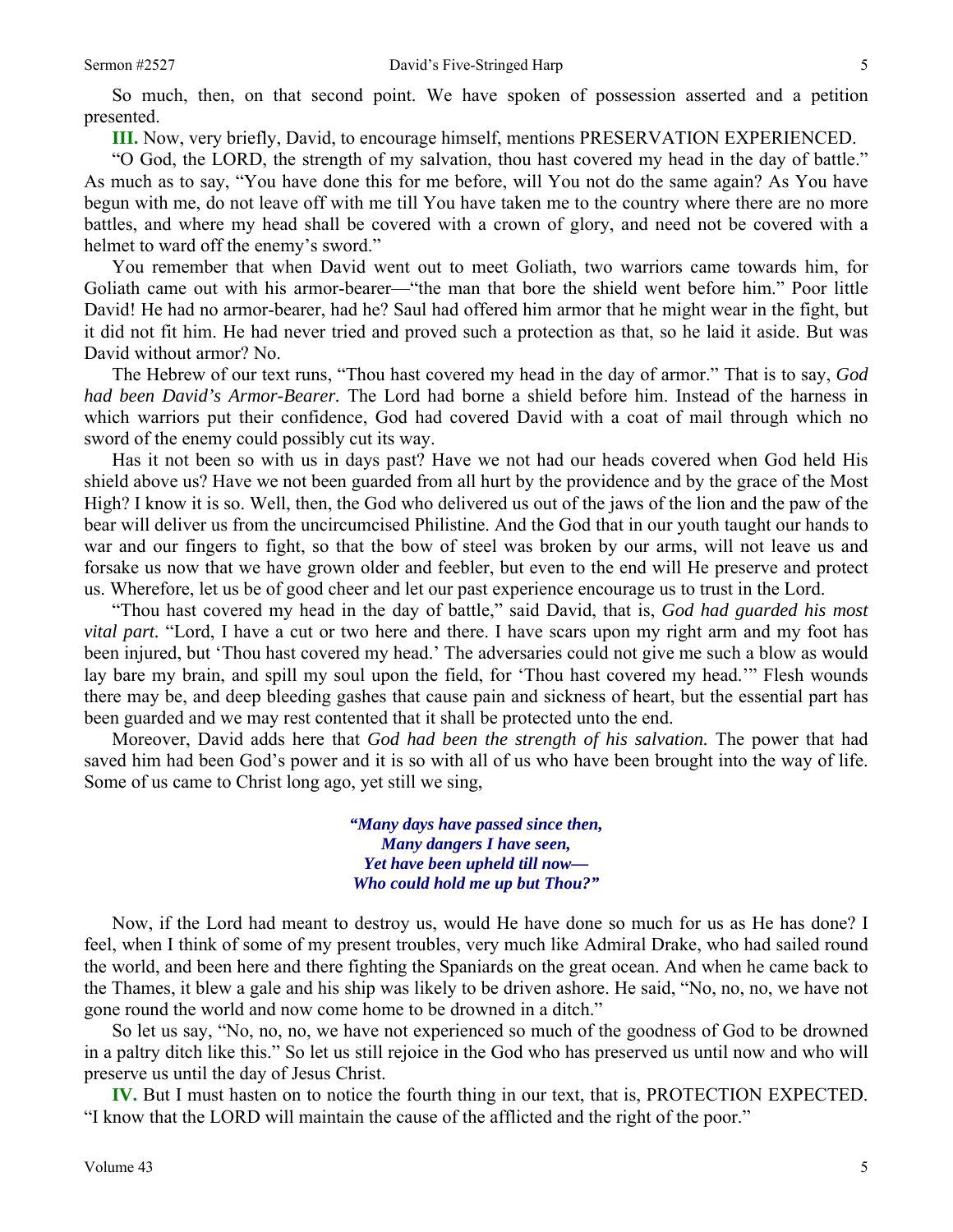If a man is oppressed, if he is slandered, if he is evilly spoken of, let him say to himself, "God will see to this. *He is the Judge of all the earth* and shall not He do right?" Do not meddle with the case yourself. Leave it in the Lord's hands. Our proverb says, "If you want a thing done well, do it yourself," but if it is anything which has to do with your own character, let me tell you that this is the worst proverb that ever was invented.

If you want a blot that you have made, or that somebody else has made, multiplied into two, try and rub it out with your finger while it is wet. But if you are wise, you will leave it alone. All the dirt that ever comes on a man's coat will brush off when it is dry. I do believe that, sometimes, holy characters shine all the brighter because they have been tarnished for a while by the filth cast upon them by ungodly men. If men cast mud at you, leave it alone.

"But," says one, "this slander affects my character." Oh, yes! I know, but who are you that your character should not be assailed? "But it is the only one I have," say you. Well, that is quite right—and mind that you do not get another and a worse one, by making a fool of yourself. Leave it alone and be wise. The God who gave you the grace to have a good character will take care of what He has given you and you need not be afraid, for God is a righteous Judge.

Moreover, beside that, *God is a compassionate Friend.* And when He sees any of His dear saints very poor and afflicted, do you not think that, when they cannot take care of themselves, He will take care of them? David thought so, for he said, "I know that the LORD will maintain the cause of the afflicted, and the right of the poor*."* The rich man can take care of his own rights, but the poor man cannot—so God will take care that the poor man shall not lose his rights, or if he does, God will avenge him of his adversary.

Trust your cause with God. You can not have a better Advocate or a better Helper. Put not forth your hand unto unrighteousness, neither speak you on your own behalf. You will be wise if you will do as your Master did, "who, when he was reviled, reviled not again," who was led as a lamb to the slaughter and, as a sheep before her shearers is dumb, so opened he not his mouth.

**V.** Now, lastly, here is PRAISE PREDICTED. "Surely the righteous shall give thanks unto thy name."

They are down in the dumps today. They are troubled and burdened, despised and made to cry. But says David, "Surely they shall give thanks unto thy name." *Praise is assured by gratitude.* There shall come a day when their gratitude shall be so great that they shall be obliged to give thanks unto God on account of all that He has done for them. "Surely" they shall. God will so astound them by His delivering mercy that they shall be compelled to speak up and to speak out, and give thanks unto the name of the Lord.

Yes, and they shall do more than that, for they shall not only express their thanks, but *they shall praise God by their holy confidence. "*The upright shall dwell in thy presence." They shall be drawn nearer to God and be peaceful, and happy, and quiet, and at ease. This is a beautiful and comforting promise, "The upright shall dwell in thy presence."

All the world is up in arms against them and there is a great uproar, but what do they say? "Surely goodness and mercy shall follow us all the days of our life: and we will dwell in the house of the Lord forever." One of the grandest ways of praising God is not by singing psalms and hymns—that is a very sweet way of praising Him—but a grander way is by being quite calm in the time of trouble, quite happy in the hour of distress, just dwelling with God, and finding all your grief assuaged in His blessed presence.

How really and truly a child praises his father when he just bears anything from him! "It must be right," he says, "for my father does it." And I believe when a child of God says, "It is the LORD; let him do what seems good to him," he is praising God more than he could ever do with the cornet or the highsounding cymbals. Let us try to do that.

And once more, we can equally praise God by *abiding in fellowship with Him.* "The upright shall sit in thy presence." So it may be rendered. How can I explain it? If you could look within the veil up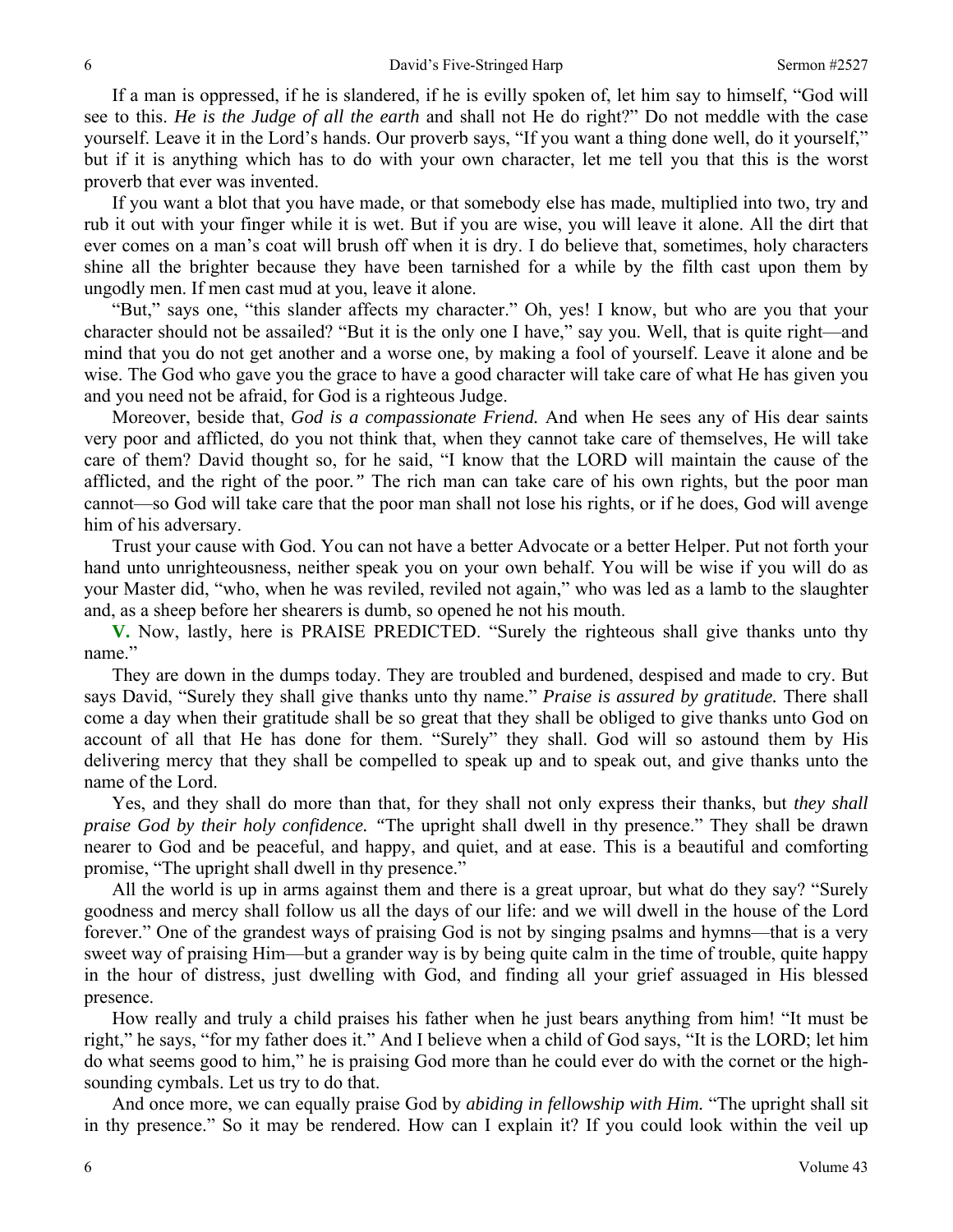yonder, in the glory country, you would see a Lamb in the midst of the throne, and round about Him all those redeemed by blood who have entered into their felicity. And you down here, in your time of trouble, can just go to your Father's table and take your seat as one of His children, or go to your dear Savior's feet and take your place with Mary—and so you will be praising the Lord Jesus Christ in the most effectual manner.

I know that your temptation will be to be buzzing about the kitchen with Martha, fretting and worrying over what has happened and what has not happened—but all that the Lord Jesus Christ will say to you will be, "Martha, Martha, Martha, Martha, you are cumbered about many things." I know men who ought to be called Martha, for they are as much cumbered as ever the women are, and just as ready to fret and to worry, so that the Savior might say to them, "You are cumbered about many things, but if you want to praise Me, come and sit here. Come and learn of Me, for that is the good part which shall not be taken away from you. Come and listen to Me. Give up your whole heart to drinking in My Word and I will bless you. You come and mind My business, and I will stay and mind your business. Come and try Me, and I will give you proof that trusting in Me is the safest and best way of living in this world."

All this I have spoken to the people of God. I would you were all such, but if you are not, I pray the Lord to bring you into the bonds of the covenant. It is a very blessed thing to come to Christ and when you do come to Him, all these precious things are yours. Trust in what Christ has done for sinners, trust in the promise of the faithful God to save all who believe in Jesus. And when you have trusted, you shall never be confounded, sinner though you be. The Lord bless you, for Christ's sake! Amen.

# **EXPOSITION BY C. H. SPURGEON**

# *PSALMS 140 AND 141*

# **Psalm 140***. To the Chief Musician, a Psalm of David.*

Very likely this Psalm was written by David while he was being hunted about by Saul, and while all manner of falsehoods were being spoken against him. He therefore comforts himself in his God. He writes this Psalm and he means to have it sung, and sung well, so he dedicates it "to the chief Musician." There are some parts of our life which are so crowded with urgent necessity and so full of divine mercy that we feel that, if we ever get through them, we will make a song about our deliverance and dedicate that song unto God through "the chief Musician."

**Verse 1.** *Deliver me, O LORD, from the evil man: preserve me from the violent man;* 

He is wicked at heart and violent in his temper. Whenever we meet with such an adversary, we have good reason to cry to God, "Deliver me: preserve me." Yet, if we must have enemies, we prefer that they should be bad men. We do not wish to have a child of God against us. If we must have an antagonist, we would much rather that he should be one who is "evil" and "violent."

**2.** *Which imagine mischiefs in their heart; continually are they gathered together for war.* 

It goes hard with a peace-loving man—a man of quiet spirit—when he is beset by those whose very heart is set on mischief and who cannot meet one another without conspiring to prepare for some fresh form of battle.

**3.** *They have sharpened their tongues like a serpent; adders' poison is under their lips. Selah.*

Before a serpent strikes any object, its tongue is in quick motion. If you ever see a cobra when he is angry, you will notice that his tongue darts to and fro, as if impatient to sting. And the psalmist here, writing of the tongue of the ungodly, remarks how quickly it moves. They seem to have sharpened it to have prepared it—for all manner of mischief. "Adders' poison"—the poison of the deadliest known serpent in the East—"is under their lips."

Perhaps you think that this is a very dreadful description of some remarkably bad man. So it is, but remember that when Paul, in his epistle to the Romans, wishes to describe us all, both Jews and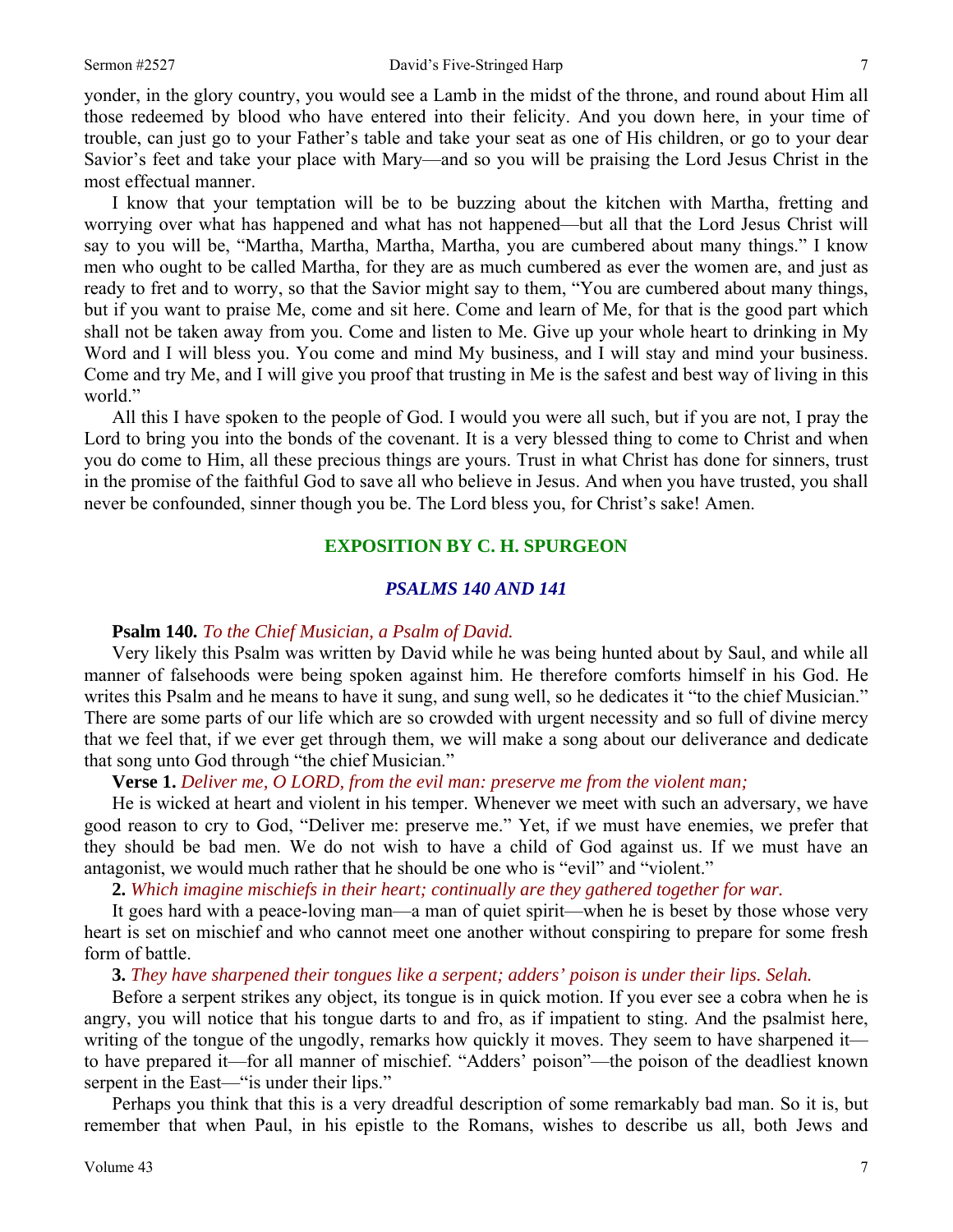Gentiles, he quotes this very passage and says, "The poison of asps is under their lips." There is still poison in our mouths unless grace has taken it away. We, too, shall soon be speaking evil and talking slanderously, if the grace of God does not keep our tongues and our lips.

**4-5.** *Keep me, O LORD, from the hands of the wicked; preserve me from the violent man; who have purposed to overthrow my goings. The proud have hid a snare for me,* 

"They have put it where I cannot see it. I do not know where it is, nor what it is, but I know that they want to lead me into such sin that they can afterwards turn round upon me and accuse me for it. 'The proud have hid a snare for me.'"

**5.** *And cords; they have spread a net by the wayside;—*

"Close to where I am walking, so that, if I go even an inch out of the way, I shall be caught in it. They seem to be tempting me in my usual course of life. 'They have spread a net by the wayside;'"—

**5.** *They have set gins for me. Selah.* 

As men try to ensnare poor birds in all kinds of traps, so the ungodly sometimes seek the destruction of the righteous by setting many snares for them.

**6.** *I said unto the LORD, Thou art my God.* 

Ah, that was the right thing to do—to leave the ungodly and their traps and go straight away to God. "I said unto the LORD, Thou art my God."

**6-7.** *Hear the voice of my supplications, O LORD. O GOD the LORD, the strength of my salvation, thou hast covered my head in the day of battle.* 

"When the darts flew thick and fast, and when the battleaxe came down with a mighty crash, 'Thou hast covered my head in the day of battle.'" This Psalm reminds me of that passage in the song of Deborah and Barak—"O my soul, thou hast trodden down strength." What wonders we also have been enabled to do by the upholding and preserving grace of God!

**8.** *Grant not, O LORD, the desires of the wicked: further not their wicked device; lest they exalt themselves. Selah.* 

If it seemed that God's providence was helping them against the righteous, they would be too proud to be borne with—they would lift up their heads on high, and say, "See how God is with us, how He permits us to have our way."

**9.** *As for the head of those that compass me about, let the mischief of their own lips cover them.* 

This may be read as a prophecy in the future tense—"The mischief of their own lips shall cover them."

**10.** *Let burning coals fall upon them:*

Or, "Burning coals shall fall upon them."

**10.** *Let them be cast into the fire; into deep pits, that they rise not up again.* 

The Psalmist doubtless had before his mind's eye the picture of Sodom, where burning coals fell on the guilty cities, and where men stumbled into the fire, and when they tried to escape, fell into the deep slime pits and perished. And truly, it is but just that, if men lie and slander—and try to tempt the righteous to their destruction—they should fall into the pits that they have themselves digged.

**11.** *Let not an evil speaker be established in the earth:* 

Neither shall he be. The man who is glib of tongue and who uses that facility of speech for the destruction of the characters of godly men shall never be established.

**11.** *Evil shall hunt the violent man to overthrow him.* 

His own dogs shall eat him. He was a huntsman against the righteous and, behold, the evil of his own mouth shall turn upon him to devour him. "Evil shall hunt the violent man to overthrow him."

**12.** *I know that the LORD will maintain the cause of the afflicted, and the right of the poor.* 

We may always leave such matters with the Lord. God is the poor man's Executor and the proud man's Executioner. He will take care of the oppressed and such as are down-trodden.

**13.** *Surely the righteous shall give thanks unto thy name; the upright shall dwell in thy presence.*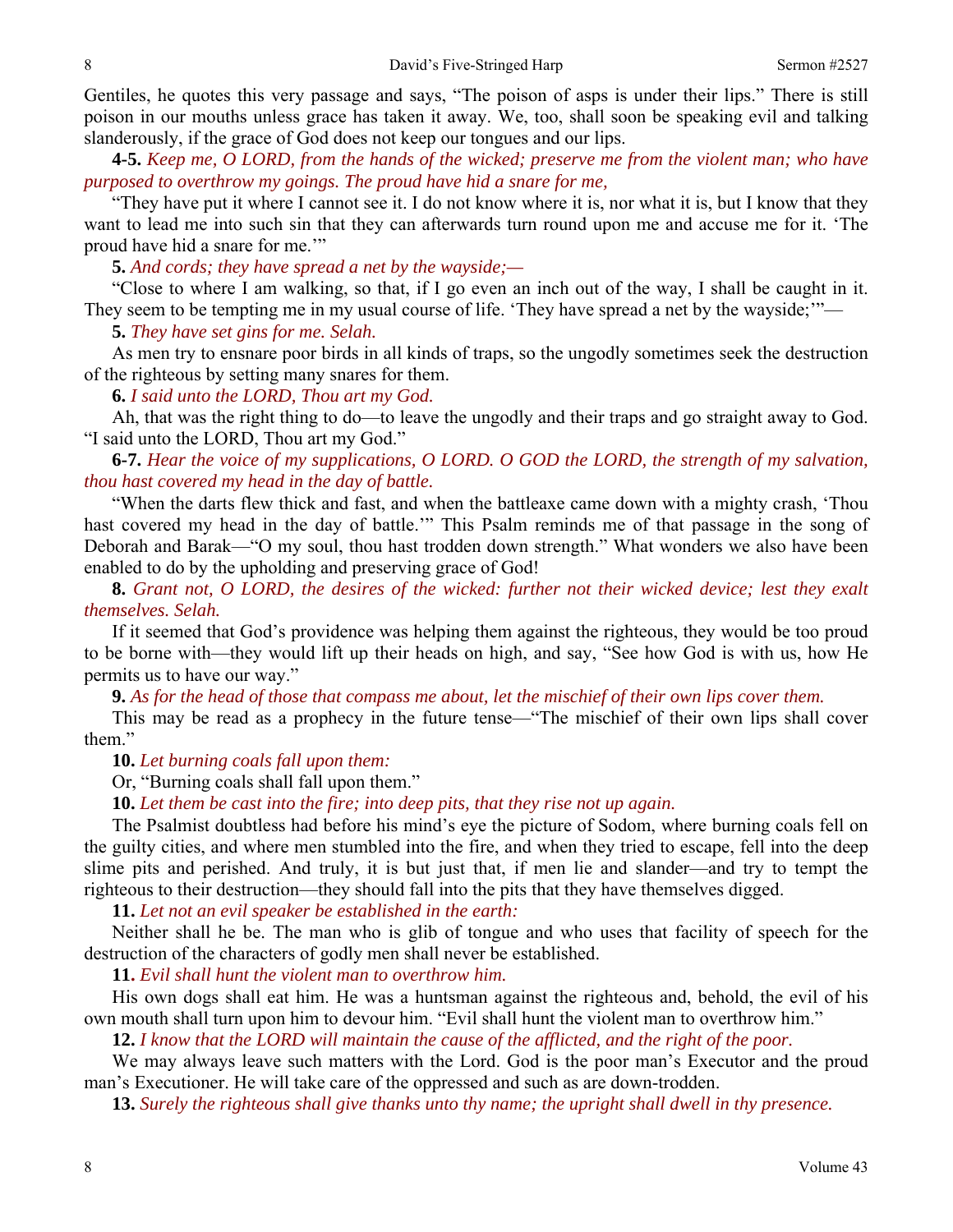Now let us read the next Psalm, which is to much the same effect.

# **Psalm 141. Verse 1.** *LORD, I cry unto thee: make haste unto me; give ear unto my voice, when I cry unto thee.*

You see how a child of God prays when he is in trouble. David says, "I cry unto thee," and then the second time, "I cry unto thee." And he cried *for* God as well as *to* Him. "Make haste unto me." The very best thing you can do*,* when you cannot help yourself, is to cry unto God, for He will help you.

**2.** *Let my prayer be set forth before thee as incense; and the lifting up of my hands as the evening sacrifice.* 

David was probably far away from the tabernacle and he could not join in presenting the morning or the evening sacrifice there. But he prayed God to let his prayer be such a sacrifice—"Let it be sweet as the perfume of the smoking spices of the morning; let it be as acceptable as the burning lamb of eventide."

#### **3.** *Set a watch, O LORD, before my mouth; keep the door of my lips.*

Our mouth is a door and it needs a watchman, and there is no watchman who can keep it except God Himself. "Set a watch, O LORD, before my mouth; keep the door of my lips*.*"

# **4.** *Incline not my heart to any evil thing, to practice wicked works with men that work iniquity: and let me not eat of their dainties.*

That last petition is a very proper one. We are neither to think the thoughts of the wicked, nor to practice their ways, nor to enjoy their pleasures. "Let me not eat of their dainties." There are certain amusements which are fraught with sin—"Let me not eat of their dainties." There are some erroneous doctrines which are very pleasant to the taste of those who believe them—"Let me not eat of their dainties." There are some sins that seem to have a peculiarly sweet flavor and so are very attractive to men—"Let me not eat of their dainties."

### **5.** *Let the righteous smite me; it shall be a kindness:*

You see, dear friends, David cries out against slander. He cannot bear that wicked men should lie against his character, but he says, "I do not want to be left alone where I am in the wrong. I do not wish to be flattered. 'Let the righteous smite me.' He is the man who ought to do it. When I have done wrong, it is his duty to correct me, and I wish him to do it. 'Let the righteous smite me; it shall be a kindness.'"

**5***. And let him reprove me; it shall be an excellent oil, which shall not break my head:*

Some people cannot bear to be spoken to about a fault. They feel as if the reprover had broken their head directly, and they are as savage as a bear with a sore head. But the child of God is not so—he looks upon the rebuke of a good man as being like healing, sweet-smelling oil, and he prizes it. Depend upon it, the man who will tell you your faults is your best friend. It may not be a pleasant thing for him to do it and he knows that he is running the risk of losing your friendship, but he is a true and sincere friend, therefore thank him for his reproof and learn how you may improve by what he tells you.

## **5.** *For yet my prayer also shall be in their calamities.*

I will try to repay the righteous for their rebukes by praying for them when they are in trouble. I will say to my God, "These good men tried to keep me right and they smote me when I did wrong. Now, Lord, they are in trouble, I pray You to help them and bring them out of it."

**6.** *When their judges are overthrown in stony places, they shall hear my words; for they are sweet.* 

Wicked men often will not hear the Gospel, but when they get into trouble, they will. When their judges are overthrown in stony places, then they begin to be willing to hear what good men have to say. A bitter world makes a sweet word and when providence frowns upon us, it often happens that we love the Gospel all the more, and smile upon its messengers, for their words are sweet.

#### **7.** *Our bones are scattered at the grave's mouth,*

"We are like men ready to be put into their graves, or the cause that we advocate seems so totally dead that we seem to be like dry bones that are flung out of a grave."

**7.** *As when one cutteth and cleaveth wood upon the earth.*